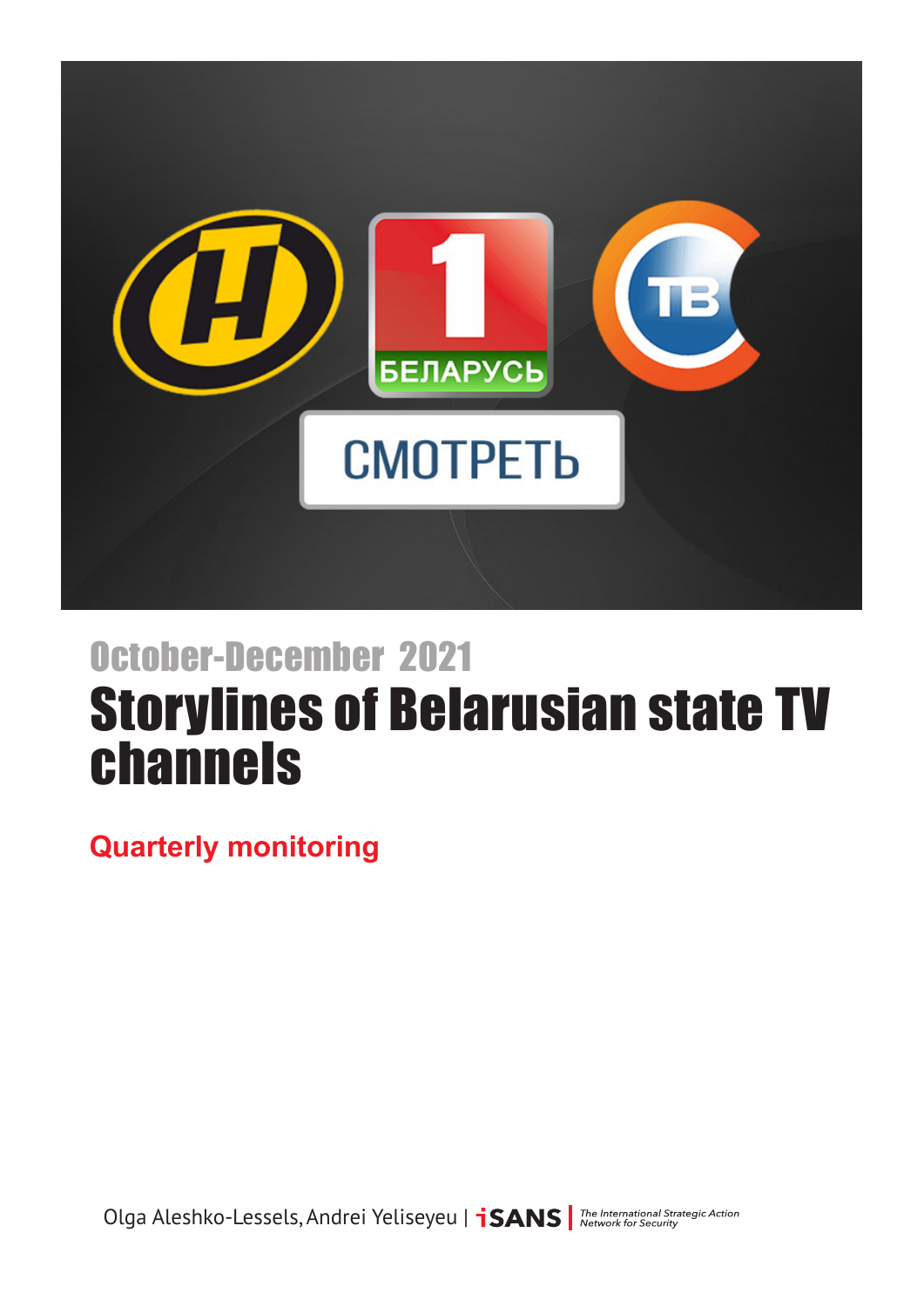## **CONTENTS**

| News releases of Belarus 1 television channel | $\prec$ |
|-----------------------------------------------|---------|
| News releases of the television channel ONT   | 8       |
| News releases of the television channel STV   | 12      |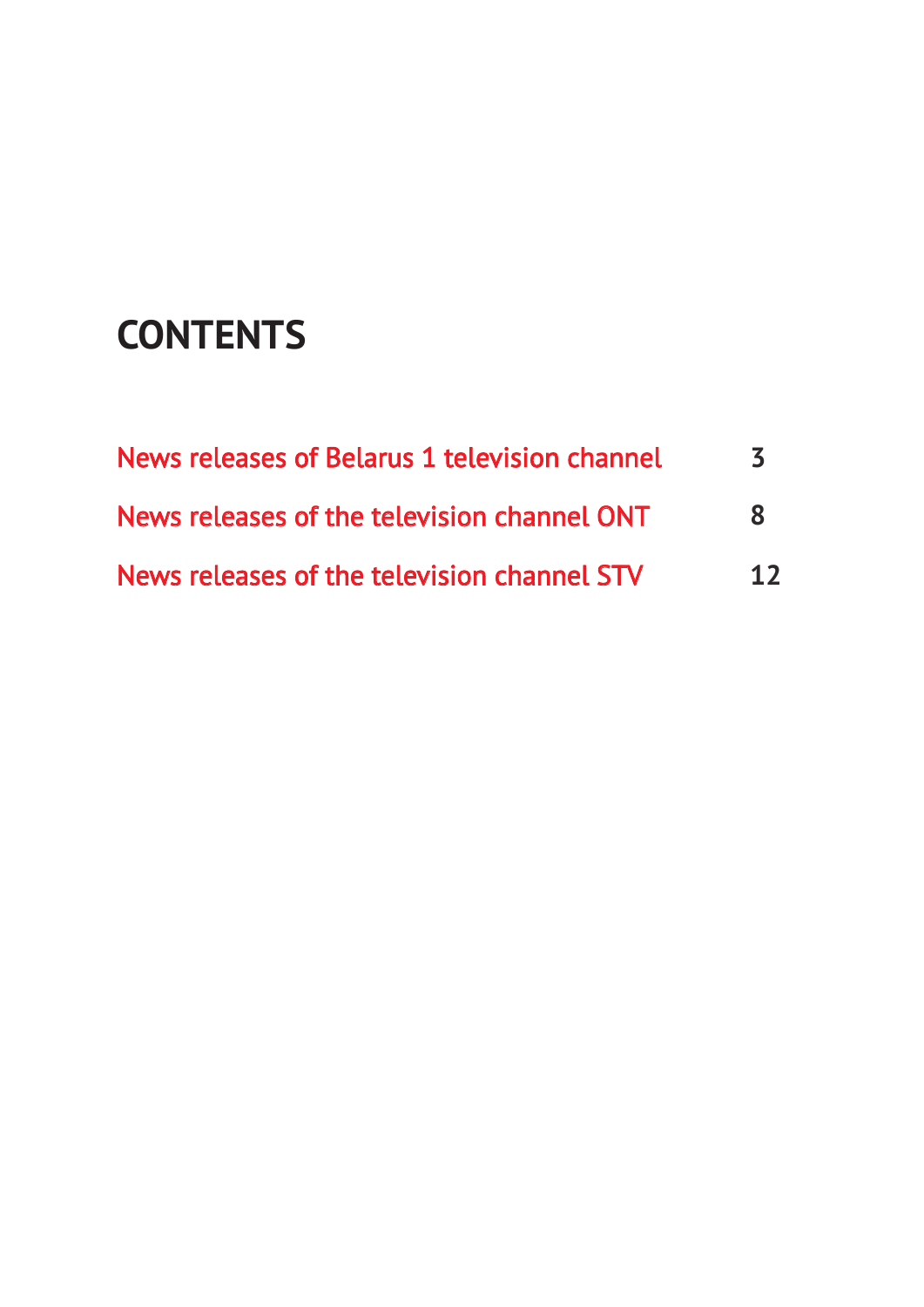## <span id="page-2-0"></span>**News releases of Belarus 1 television channel**

During the fourth quarter of 2021, the main topics of reporting on socio-political topics and their statements in news releases from the television program *Glavny efir* (Main Air) included the following:

#### **External attacks on Belarus and extremist activities**

• A real hybrid war has been unleashed against Belarus. [Television presenter:](https://www.youtube.com/watch?v=pu1-qs1eZZw&t=135s) "Alcohol-fueled parties and shooting are heard every now and then at the Belarusian borders. But those living on the same floor must somehow get by."

• A NATO military contingent is being built up on the Belarusian border. [Correspondent](http://www.youtube.com/watch?v=PqRXdg_Ts9w&t=58m5s): "The amassing of refugees on the Polish border is a good reason to justify the unhealthy intelligence activity of NATO in the region. And this is only in the context of the broad offensive agenda of the West."

• People in Belarus are seeking to provoke a civil conflict. Television [presenter](https://www.youtube.com/watch?v=T_d2GJKl6x0&t=35s): "Pro-Western forces seem to have finally gone down the path of radicalism, turning towards outright terror. The marginal layer has managed to cross the red line"

• The West is planning a coup in Belarus, the new date for which is set for the time of constitutional reform.

• The *Rabochy Rukh* (Labor Movement) spy network was working with the FBI, planning sabotage and terrorist attacks.

#### **The collapse of the West**

• The EU is at a critical juncture. [Television presenter:](https://www.youtube.com/watch?v=RIYo0P1Yx-s&t=2655s) "The EU is bursting at the seams and the patience of Brussels is wearing thin. There has never been such an intensity of outbursts and scandals in a democratic, civilized Europe."

• [Lukashenko](https://www.tvr.by/videogallery/informatsionno-analiticheskie/glavnyy-efir/tanki-nato-vozle-granitsy-belorusskaya-ekonomika-pokazala-nastoyashchee-chudo-rak-zapad-ispolzuet-mi/): "I am certain, look, within a year or two that at America's suggestion they will want to break apart the European Union. The Americans do not need partners who could become their equal."

• Food stores in the EU are shrinking and food has become scarce. Television [presenter:](https://www.youtube.com/watch?v=vuAWxvAnhy0&t=5258s) "It is clear why the EU is looking at the fertile Belarusian lands like it is"

• Xenophobia in Lithuania. [Television presenter:](https://www.youtube.com/watch?v=JOFRCA9-_oE&t=4100s) "Today, in fact, the Lithuanian government continues what was outlined back in the years of the pro-fascist regime."

• The West is plunging into energy and environmental problems. Television [presenter:](https://www.youtube.com/watch?v=7G6gZxhCgjg&t=2995s) "Europe is drowning not only in internal contradictions, but also in floods that have already become the norm. Cities destroyed, hundreds dead, and more than a thousand missing. And this is just the beginning, scientists say."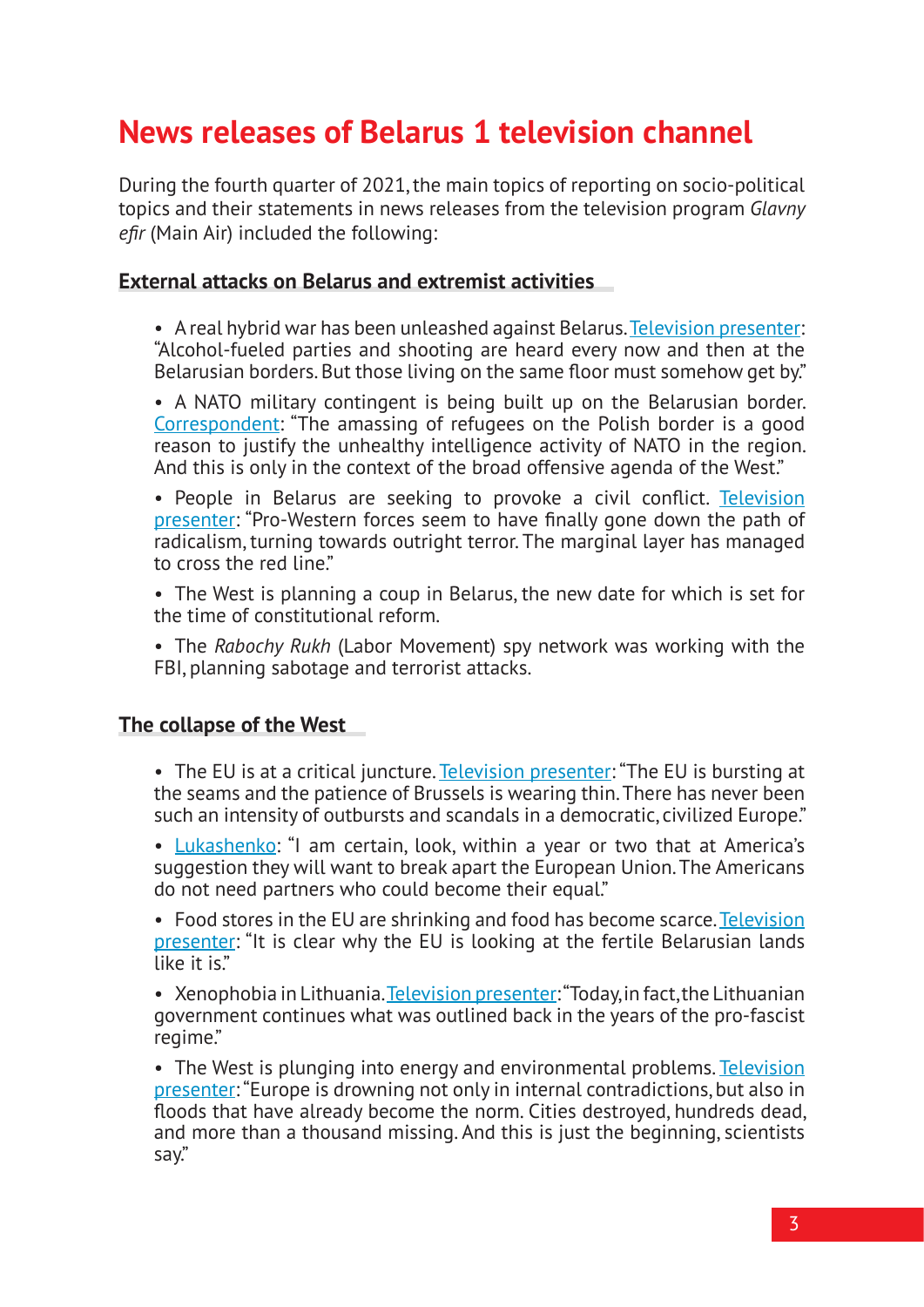• The punishment of citizens in Western countries is excessively cruel. [Television presenter](https://www.youtube.com/watch?v=T_d2GJKl6x0&t=55s): "The arrests of teachers in Australia, people beaten in Italy, France, Slovenia, and Britain – this is the new reality that they are trying to silence in the 21st century."

#### **An aggressive Poland**

• Poland wants to put pressure on Belarus and Russia through the migrant crisis. [Television presenter:](https://www.youtube.com/watch?v=vuAWxvAnhy0&t=2950s) "Duda and Morawiecki are seriously considering the possibility of occupying part of Belarus."

• Poland started the migration crisis to play a role in big geopolitics, to negotiate with the EU on the removal of fines, and to maintain people's support. Latvian commentator [Normunds Grostins](https://www.youtube.com/watch?v=PqRXdg_Ts9w&t=3221s): "This crisis is beneficial for the ruling in Poland internally, because it allows the society to be consolidated in a certain way." [Television presenter](http://www.youtube.com/watch?v=Kwc2ntKtwkY&t=24m10s): "The Polish ruling regime is whipping up hysteria, demanding hundreds of millions of dollars in border security and forming a striking fist in the east while playing with the U.S."

• Poland and Lithuania are vying exclusively for handouts from the strong states of the collective West. [Television presenter](https://www.tvr.by/videogallery/informatsionno-analiticheskie/glavnyy-efir/tanki-nato-vozle-granitsy-belorusskaya-ekonomika-pokazala-nastoyashchee-chudo-rak-zapad-ispolzuet-mi/): "They are ready to fulfill any whim of their owner."

• Poles destroyed the countries from which refugees are now fleeing. [Television presenter:](https://www.youtube.com/watch?v=vuAWxvAnhy0&t=3910s) "It was the hands of the Polish military that destroyed their homes, killed their relatives, and destroyed the future of today's refugees."

• Poland is pursuing a totalitarian state policy comparable to Nazi Germany or North Korea. [Mateusz Piskorski](https://www.youtube.com/watch?v=oYiuddUWPPo&t=2500s): "In Poland there is no longer a justice system and there is no longer a real democratic system of standards of the Polish political system based on European Union values. Essentially, only authoritarianism."

#### **Migration crisis**

• The West is to blame for the flow of migrants because it unleashed war in these countries. [Television presenter](http://www.youtube.com/watch?v=vuAWxvAnhy0&t=33m0s): "Big political promises have turned to dust. And those who are looking for a new home, after the old one was wiped off the face of the earth by NATO bombs... These people have become second-class people as far as the West is concerned."

• Polish and European security forces are beating migrants half to death and leaving them to die in the forest. **[Presenter](https://www.youtube.com/watch?v=4980vjM8kHY&t=1380s):** "Migrants continue to be harassed with dogs, intimidated with military weapons, and pushed back into Belarusian territory with batons. In Poland, this process has even been legalized at the state level." [Television presenter](http://www.youtube.com/watch?v=Kwc2ntKtwkY&t=3m40s): "The Polish soldier left for Belarus because he did not want to follow the criminal orders of his leadership."

• Migrants and their displacement are the work of the European mafia, not Belarus. [Television presenter:](https://www.youtube.com/watch?v=PqRXdg_Ts9w&t=1632s) "The EU agreed with the President of Belarus,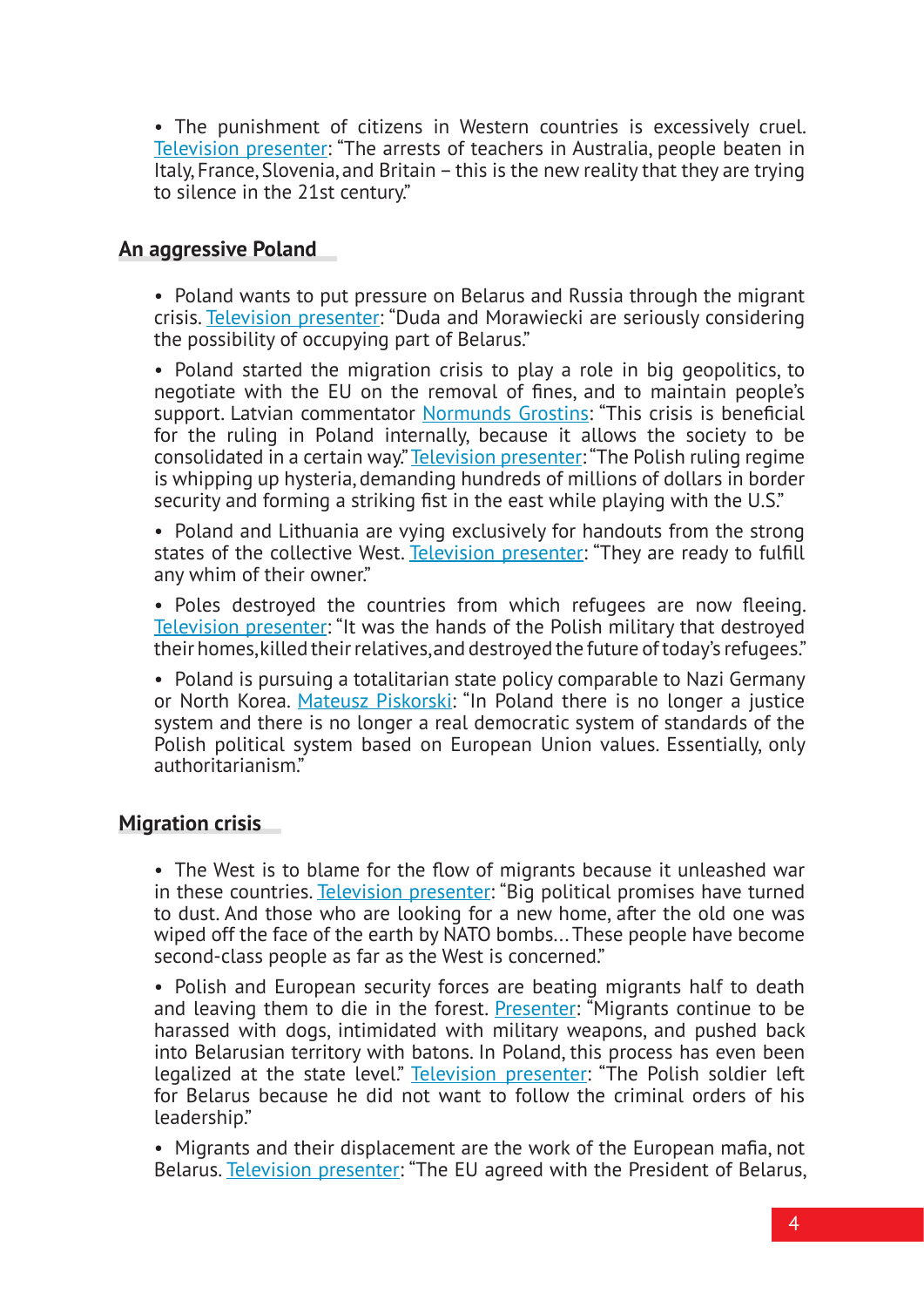who said that there is a real mafia structure in the EU for the transit of refugees."

#### **Discrediting Belarusian political opponents and the protest movement in Belarus**

• The "Lithuanian hanger-on" **Svetlana Tikhanovskaya** is already a source of irritation in Lithuania, as she is costing them a lot of money.

• The fugitive opposition are criminals. They pulled together those who would carry out terrorist attacks in Belarus and those who are ready to kill. [Correspondent](https://www.youtube.com/watch?v=T_d2GJKl6x0&t=1640s): "It was you, the fugitives, who pushed people to buy weapons, create weapons caches, and gather gangs. It was you who called for terror."

• "Fugitives" line up for salaries at the European Parliament, where hundreds of millions of dollars are laundered.

• Protest movements of students in Belarus have been coordinated systematically for a long time. [Television presenter](https://www.youtube.com/watch?v=SGL7YTuR2HE&t=1020s): "When students filled with the required ideas took to the streets, they blocked the roads."

#### **Degradation of the U.S. and its aggressive actions**

• Pressure on Belarus comes primarily from the U.S. [Lukashenko](https://www.youtube.com/watch?v=3MSFap6tauI&t=407s): "The underlying causes of pressure on Belarus are connected specifically with the United States of America."

• A racial divide is being cultivated in the U.S. There is a shortage of goods in supermarkets, rising unemployment and record inflation, and a significant increase in the number of murders in the country.

• The storming of the Capitol was organized by the U.S. authorities as a provocation; **Biden** orchestrated the appearance of a Russian invasion of Ukraine to boost his ratings.

• In interviews with Lukashenko, CNN used censorship and propaganda. [Television presenter:](https://www.youtube.com/watch?v=T_d2GJKl6x0&t=860s) "BT journalists learned propaganda through the teaching of CNN journalists."

#### **Preparations for the constitutional referendum**

• In the draft of the new Constitution there are no conditions to develop a parliamentary republic, as such a system does not allow for decision-making. Member of the Constitutional Commission [Svetlana Lyubetskaya:](https://www.youtube.com/watch?v=7G6gZxhCgjg&t=1902s) "Strong presidential power is the solution to issues where a clear vision and a clear understanding of results are needed. More importantly, it must be provided."

• Foreign "well-wishers" could use the referendum to change the Constitution and destabilize the country.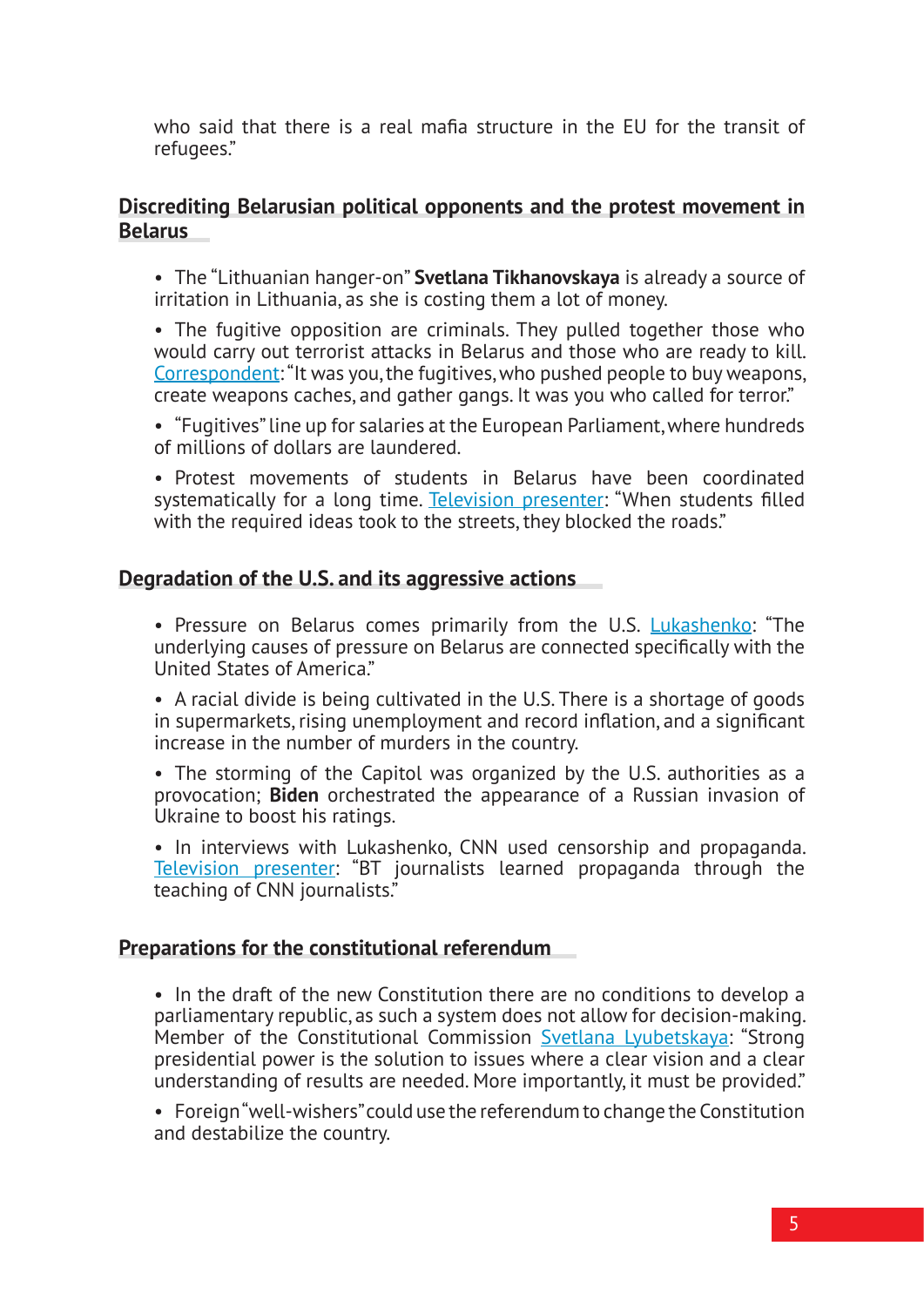#### **Puppetry and the decline of Ukraine**

• There is no state in Ukraine – no law, no power. Deputy of the Verkhovna Rada of Ukraine [Ilya Kiva:](https://www.youtube.com/watch?v=SGL7YTuR2HE&t=2825s) "Anarchy, chaos, lawlessness, war, disease, hatred – this is what today personifies a country that was once flourishing and successful."

• The energy tragedy in Ukraine means that Ukrainians may be left without heat. [Television presenter:](https://www.youtube.com/watch?v=T_d2GJKl6x0&t=61m38s) "Zelensky has long been unconcerned about the quality of life of his own people, and life in general. Just recently the armed forces of the 'square' attacked the east of the country. Five thousand people were left without water and electricity."

• In Ukraine, the rules are set not by the government, but by Washington and Brussels.

• There has been a "Euro-deceit" in Ukraine, as Ukraine has no prospect of participating in European integration. [Host](https://www.youtube.com/watch?v=4980vjM8kHY&t=43m50s): "Barren stores and cold radiators in kindergartens – perhaps these are the only achievements of the Ukrainian authorities after the Maidan. It was only through bitter experience that people realized that the revolution had only exacerbated the crisis."

#### **The coronavirus epidemic and vaccination**

• Covid riots in the West have witnessed police dispersing disgruntled people with water cannons and rubber bullets, with some dying as a result. [Television presenter:](https://www.youtube.com/watch?v=PqRXdg_Ts9w&t=5125s) "Europe, which stands up for freedom of all kinds and stripes, will not offer the same to its citizens."

• There are no problems with the coronavirus in Belarus. Vaccines and treatment, unlike in other countries of the world, are available to everyone. [Dmitry Shevtsov](https://www.youtube.com/watch?v=pu1-qs1eZZw&t=3075s), head of the Belarusian branch of the Red Cross: "The Belarusian experience has shown the best practice in the fight against Covid infection anywhere in the world."

• Europe cannot vaccinate half of its population and is trying to hide from the virus behind lockdowns. Healthcare systems are in serious disarray.

• Latvia lacks hospital beds and ventilators and there is a serious epidemiological crisis in Estonia and Lithuania.

• The difficult situation with the epidemic in Ukraine has led to queues at crematoriums.

#### **Western sanctions**

• Despite Western sanctions, the demand for Belarusian products in Western countries is growing at a record pace. RuBaltic.ru publicist [Aleksey Ilyashevich:](https://www.youtube.com/watch?v=RIYo0P1Yx-s&t=3690s) "Sanctions against Belarus have had the opposite effect: instead of reducing the volume of foreign trade, Lithuania, on the contrary, is stocking up on Belarusian goods."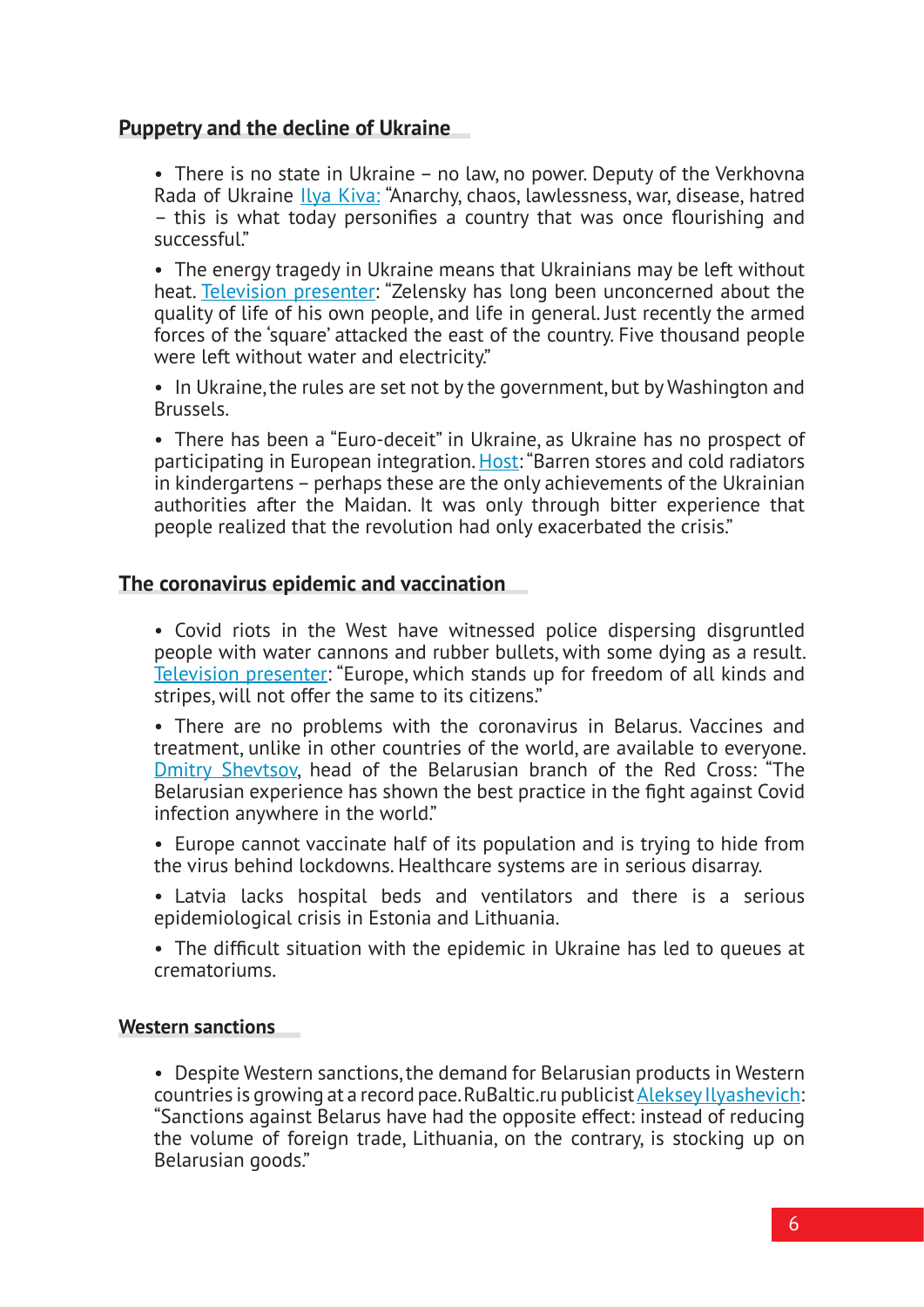• Western countries are suffering losses from sanctions, especially Poland and the Baltic countries. Ordinary citizens are suffering from sanctions. Latvian commentator [Normunds Grostins:](https://www.youtube.com/watch?v=3MSFap6tauI&t=2530s) "The interests of local people and businesses are often sacrificed to geopolitical considerations." Television [presenter:](https://www.youtube.com/watch?v=Kwc2ntKtwkY&t=1830s) "The latest round of sanctions did not hit Minsk but choked instead the Lithuanian economy."

#### **Friendly relations between Belarus and Russia**

• There is anti-Russian hysteria regarding a Russian attack on Ukraine. Belarus will stand up for Russia if Ukraine attacks.

• Every Belarusian's pocket feels the positive effects of integration with Russia.

• The Union State does not pose a threat to the sovereignty and independence of Belarus. State Secretary of the Union State [Dmitry Mezentsev](https://www.youtube.com/watch?v=7G6gZxhCgjg&t=2480s): "Union programs do not concern any political issue at all. There is simply no threat to the sovereignty or independence of Belarus, or any other political institutions within the framework of the Belarusian governance system."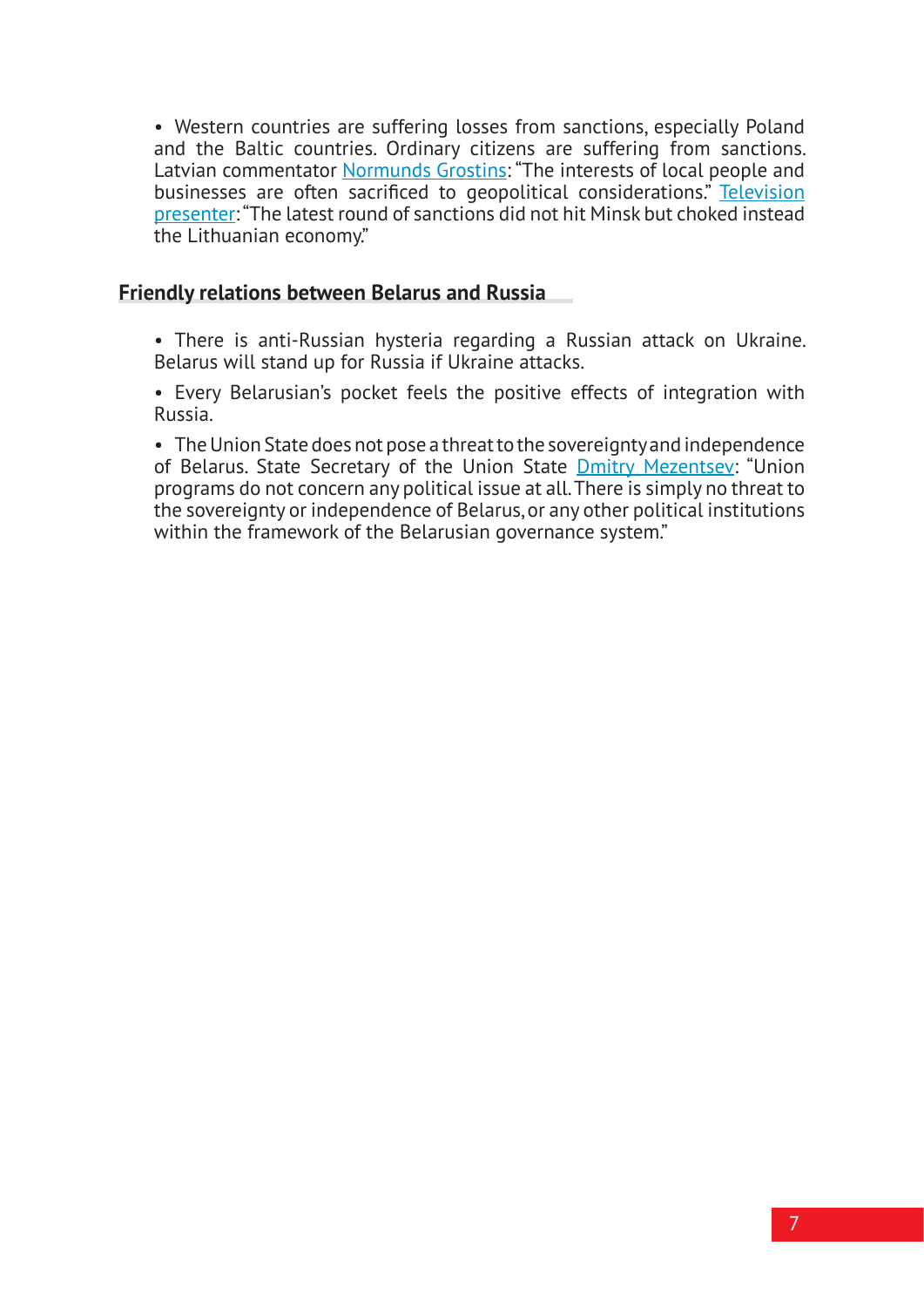## <span id="page-7-0"></span>**News releases of the television channel ONT**

During the fourth quarter of 2021, the main topics of reporting on socio-political issues and their statements in the episodes of the television program *Contours* included the following:

#### **External attacks on Belarus**

• NATO is preparing for combat operations and military equipment is being built up in Ukraine and the Baltic countries. Propagandist [Marat Markov](https://www.youtube.com/watch?v=ude8gGChThY&t=4275s): "To start a war, one does not need to maintain an army of millions. It is enough to have the infrastructure prepared … and to have suitable vassals who will be ready to turn your territory and population into hostages of military operations. America is far away… and Poles, Lithuanians, Latvians, etc. will fight."

• The West is putting pressure on Belarus to contain Russia. Television [presenter](http://www.youtube.com/watch?v=ude8gGChThY&t=2m0s): "The American plan of an 'anaconda's grip' to contain first the USSR and then Russia is in force. Its essence is not in military confrontation, but in the creation of hostile, preferably non-independent states around Russia… Belarus seems to be one of the coils – the closest in the tough snake belt, which is why the West seeks chaos and a revolution here." [Correspondent](http://www.youtube.com/watch?v=33TRV50vWrM&t=52m5s): "A policy of world chaos is underway with the West is trying to draw Belarus into its funnel. The goal is to deprive Minsk of sovereignty and independence, thereby replenishing its team of vassals while hobbling Moscow."

- The puppeteers of the events of 2020 will not be far behind Belarus. As soon as money and new strategies appear, they will repeat their attempts.
- The behavior of the EU towards Belarus is systemic schizophrenia. Accusations of waging a hybrid war are a complete absurdity.

#### **An aggressive West towards Russia**

• The West is preparing for war with Russia. This is proven by the events on the Polish border.

• The U.S. is conducting an operation to involve Russia in a major conflict in Europe.

• The UK is sponsoring regime change in Russia: "It emerged this week that the UK government paid dozens of companies and foundations to create conditions for regime change in Russia and to undermine Russian influence in Eastern Europe and Central Asia."

#### **Friendly relations between Belarus and Russia**

• The West fears Belarus and Russia's integration and the strengthening of the Union State. Russian politician [Gennady Zyuganov:](http://www.youtube.com/watch?v=K8jRY0R-MTA&t=61m48s) "The West does not need a strong competitor in the East."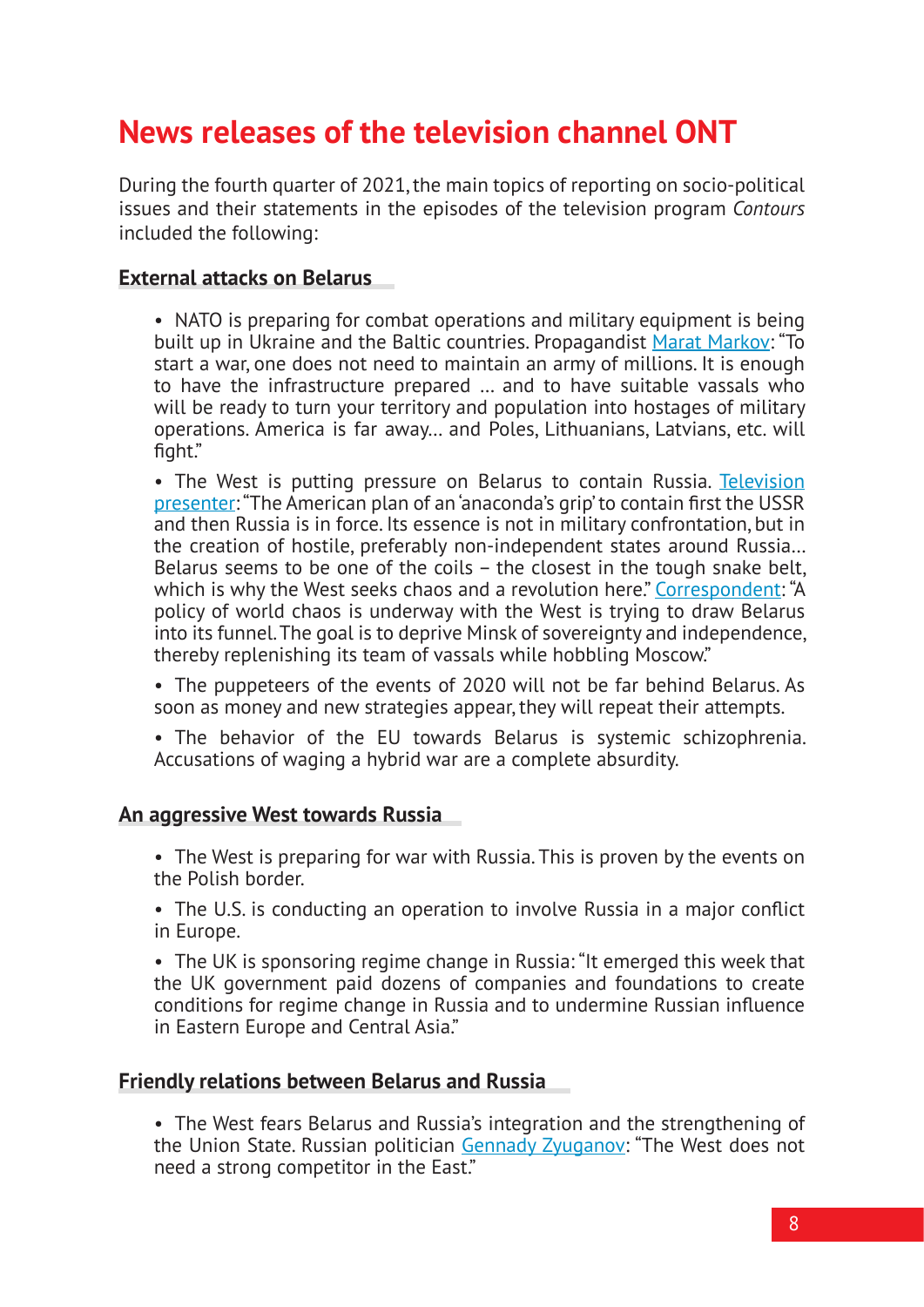• Integration with Russia is a gift for Belarus. Belarusian Prime Minister [Roman Golovchenko](https://www.youtube.com/watch?v=K8jRY0R-MTA&t=350s): "Everyone will benefit from this – foremost, Belarusian manufacturers… [Russia] is a huge consumer of our goods and services. Therefore, we need to do our best to ensure that access to this enormous market, which was given to us from above, by our neighbor, is managed without problems."

• Integration with Russia cancels out the role of the dollar in Belarus. Sergei [Glazyev,](https://www.youtube.com/watch?v=P8B2nWZYuHg&t=1645s) Minister for Integration of the Eurasian Economic Commission: "The dollar has become a toxic currency for Russia and Belarus. It is dangerous to keep money in dollars as it is an unreliable currency."

• Putin and Lukashenko are more than friends. Lukashenko on Putin: "I am more than a friend to him."

• Russia is a reliable partner. Article by former German politician Gerhard [Schröder](https://www.youtube.com/watch?v=P8B2nWZYuHg&t=1850s): "For more than 50 years, Russia or the former Soviet Union has been a reliable supplier – this also dates back to the Cold War. Russia is not the enemy in this cold gas war."

#### **Migration crisis**

• The European Union has not fulfilled any of its obligations on refugees.

• Polish border guards, like the SS, staged a public execution at the border. They poured toxic chemical weapons used for malarial mosquitoes on the refugees. Pro-Kremlin commentator [Yakov Kedmi](http://www.youtube.com/watch?v=cRczgP_Yz5Q&t=60m50s): "The parallels are absolutely clear and are those for which both Poland and Germany have been famous. It is true that back then the Jews became victims when they were expelled from Germany to Poland and the Polish border guards shot at them and drove them back to Germany."

• The migration crisis happened because of the West's military actions in the Middle East. *[Lukashenko](http://www.youtube.com/watch?v=cRczgP_Yz5Q&t=24m45s)*: "[Assad, Hussein, Gaddafi, and Castro] are people who, by virtue of their position, understood very well what was happening. They were leaders of their states. These bastards just killed them. They took out the leaders, and then went to those countries… They wanted to rebuild the Near and Middle East… They not only split them apart, they destroyed their statehood. Where should people go? There was no state left."

• Poland and Lithuania are creating a provocation at the border, contrary to EU policy. Propagandist [Yuri Shevtsov](http://www.youtube.com/watch?v=cRczgP_Yz5Q&t=60m50s): "Sooner or later, Duda will call. Poland will be forced to build a new political approach… Their methods of solving the crisis have proven unacceptable to Brussels and Berlin. This means that their whole strategy of inflating their worth through confrontation in the east, even a ridiculous one as with these unfortunate Kurds, is not working very well."

#### **An aggressive Poland**

• The Polish authorities turn the refugee story into a full-scale preparation for war. [Television presenter:](http://www.youtube.com/watch?v=cRczgP_Yz5Q&t=38m0s) "While thousands of people are barely surviving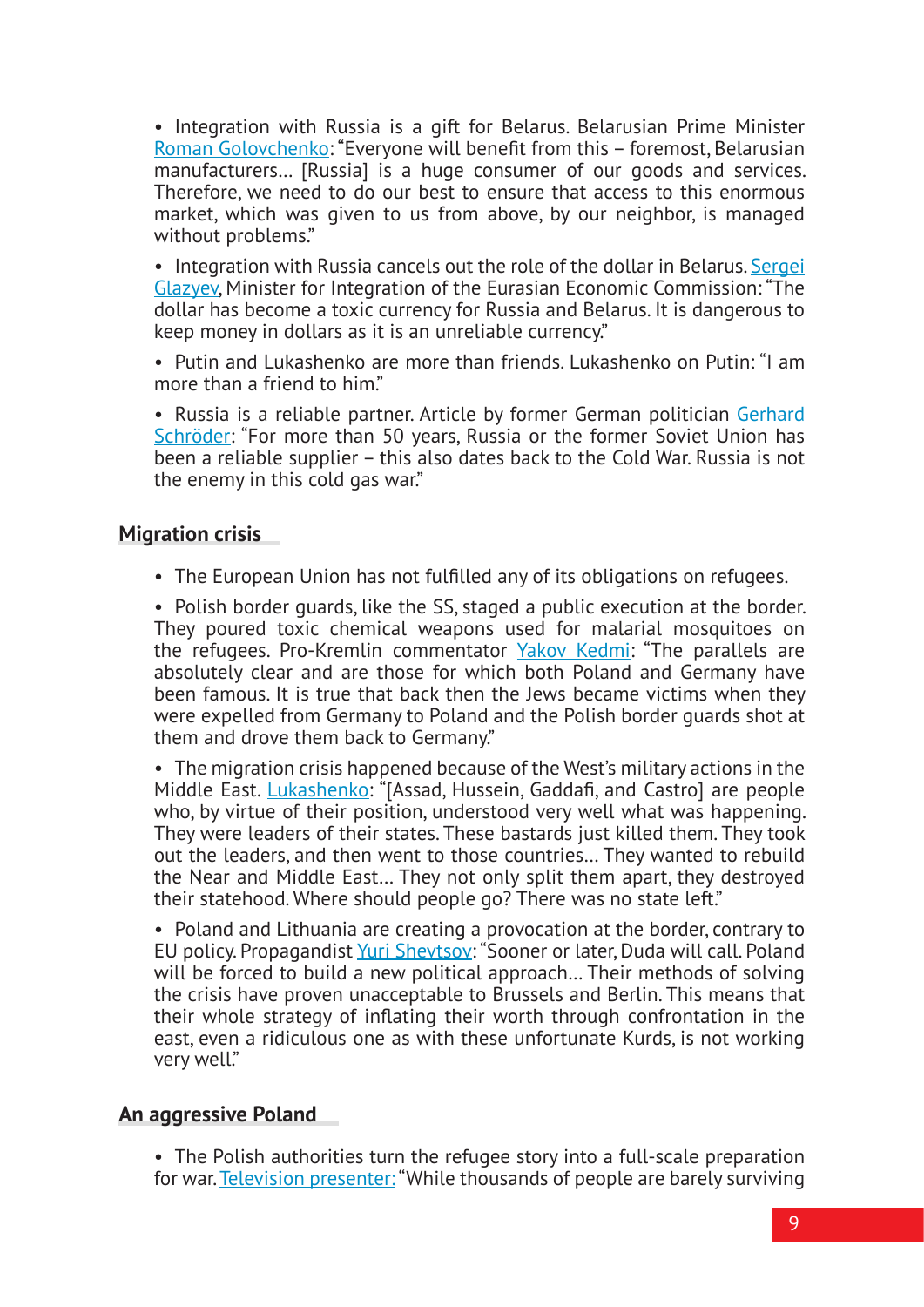on the border, Warsaw is cynically and cold-bloodedly trying to take political advantage of this situation… And now it is trying to dictate terms to Brussels and threaten Belarus. How else can the pulling of military equipment to our borders be understood? Of course, there is a risk of provocation."

• Poland, dependent on the U.S., tried to destabilize Belarus. Russian politician [Gennady Zyuganov:](http://www.youtube.com/watch?v=K8jRY0R-MTA&t=61m48s) "The Polish gentry and Lithuanian lords rushed to stabilize things for you and dragged this skirt [Svetlana Tikhanovskaya] into the role of leader to mock the people."

#### **Western sanctions**

• New impending Western sanctions violate international law. Minsk will appeal to international courts.

• The fifth package of sanctions is being introduced because of the fiasco involving previous packages, as the Belarusian economy continues to develop and supply goods to Europe.

• Belarus, following the experience of Russia, will respond to sanctions with a food embargo of Western products, which will hit Western countries but improve the Belarusian economy. [Television presenter:](http://www.youtube.com/watch?v=33TRV50vWrM&t=14m50s) "Russian farmers received a unique opportunity for development and quickly replaced niches in the market. The same opportunity has now come to Belarusian manufacturers."

#### **The decline of Ukraine and its aggressive actions**

- Ukraine is arranging provocations on the border with Belarus.
- Zelensky is a corrupt official who cannot conduct politics on his own.
- There are problems with electricity in Ukraine, the country is in collapse. [Correspondent](http://www.youtube.com/watch?v=ude8gGChThYhY&t=17m5s): "Democracy, if it is pursued thoughtlessly, through someone's orders, will lead to chaos and ruin, first in the mind and then in the economy."

• Unlike Belarus, Ukraine has serious problems with oxygen and has seen an increase in the number of sick and dead from the coronavirus.

#### **The collapse of the West**

• Problems with gas in the European Union. [Correspondent:](https://www.youtube.com/watch?v=k1bFPppsAHE&t=2910s) "The price of gas could turn into a real social explosion for EU countries and set off a chain of political crises."

• The European Union is considering Poland's exit from the EU, waiting for a "political exit." [Correspondent](https://www.youtube.com/watch?v=yKoZzoEdSWE&t=3196s): "In the EU, they look at Warsaw as a small toxic black dot on an apple that could spoil the whole fruit of Europe."

• In Lithuania and Latvia there is a shortage of electricity.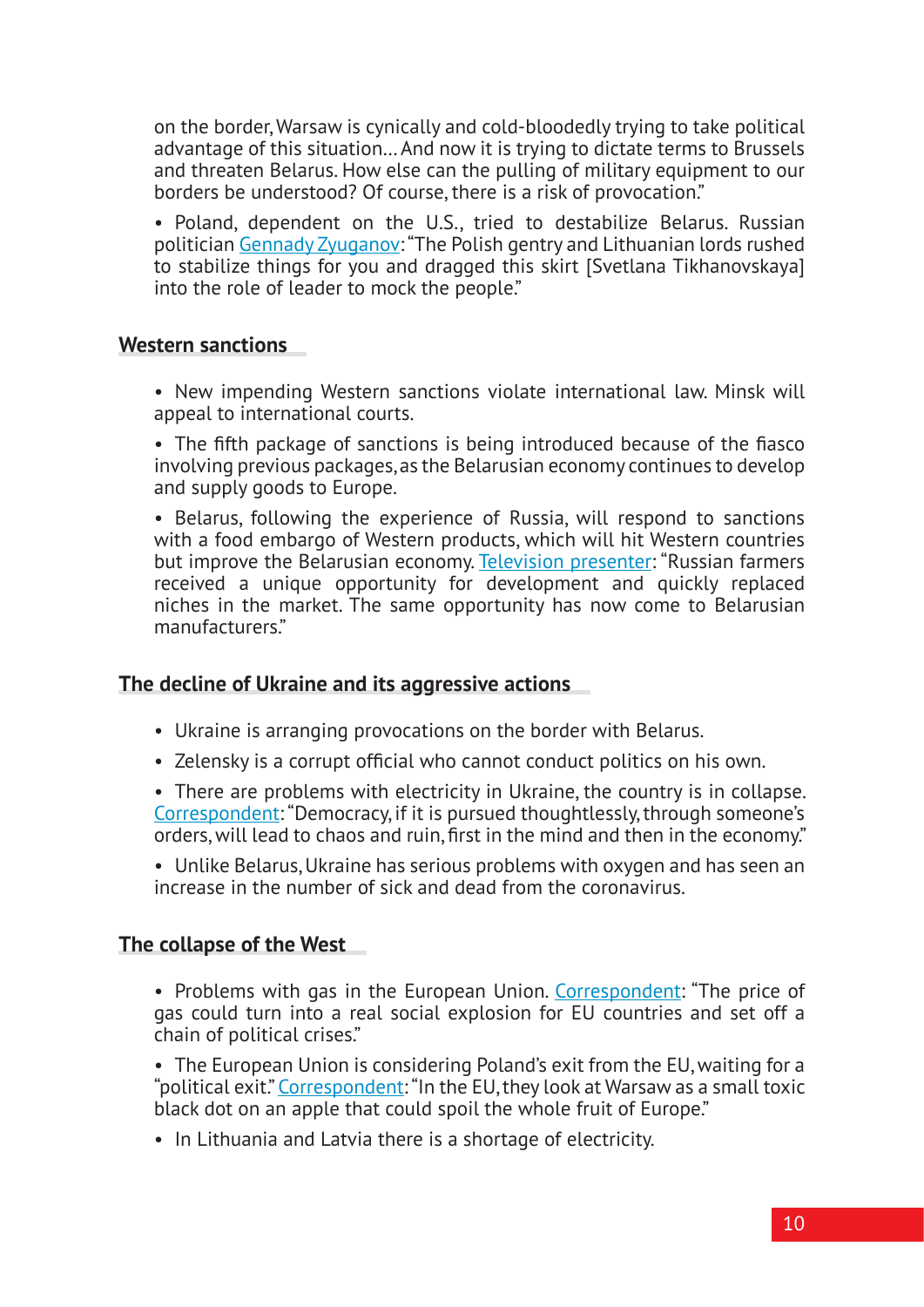#### **Coronavirus epidemic in Belarus and in the West**

• In the West, people are forced to be vaccinated, but in Belarus things are different. Propagandist lgor Tur: "We offered people something that the pseudo-democratic West did not offer to its own people – a choice. It would be possible to everyone get vaccinated at the snap of a finger, however Lukashenko did not do this."

• WHO supports Belarus's strategy in fighting the epidemic.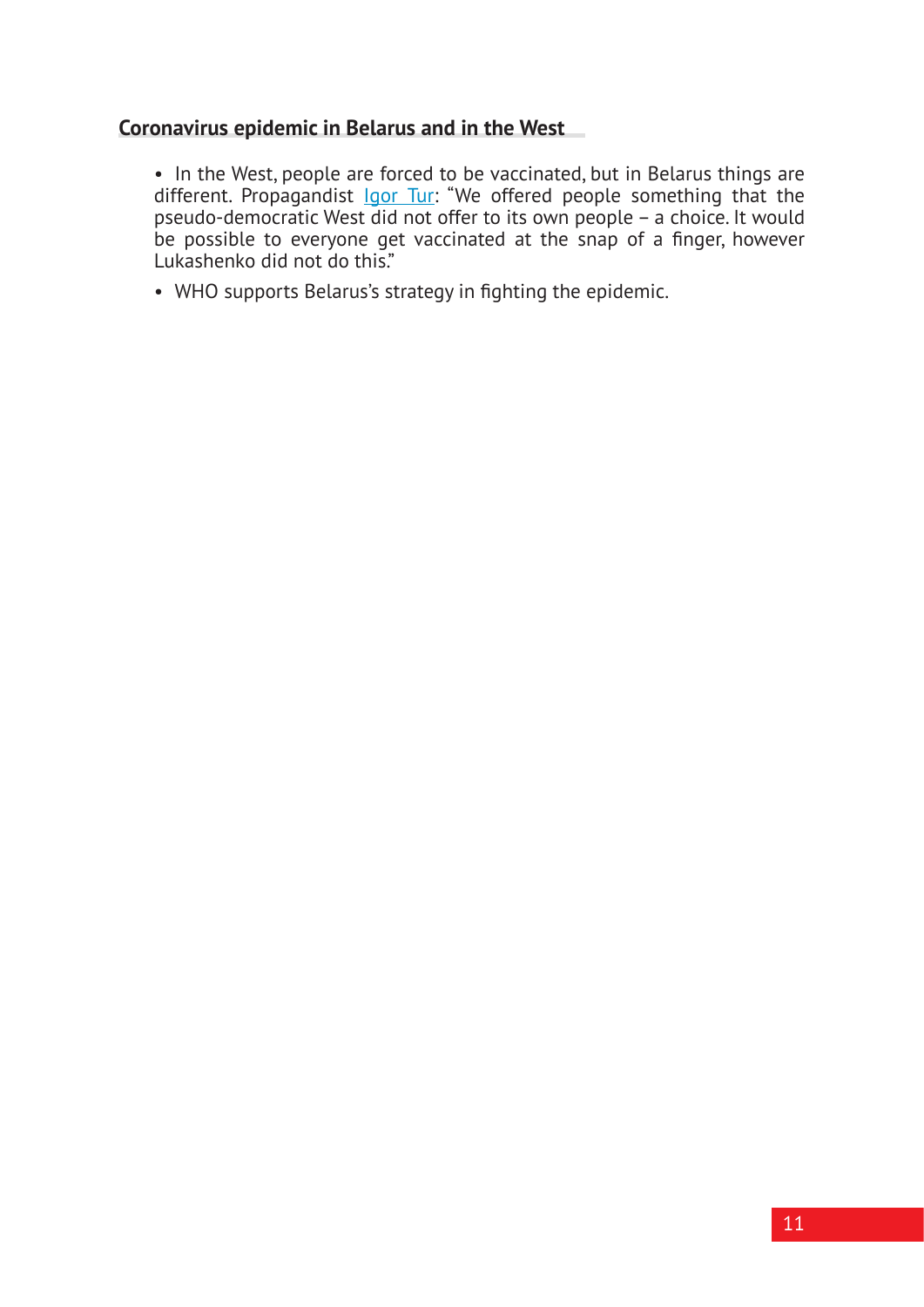## <span id="page-11-0"></span>**News releases of the television channel STV**

During the fourth quarter of 2021, the main topics of reporting on socio-political topics and their statements made during episodes of the television program *Nedelya* (The Week) included the following:

#### **External attacks on Belarus and extremist activities**

• NATO is advancing troops to the Belarusian borders, trying to encircle Belarus psychologically. [Lukashenko:](http://www.youtube.com/watch?v=Xs1LCba-lNs&t=14m15s) "[NATO] is looking for any excuse to move its troops closer to the borders of the Union State."

• Refugees and European tanks on the border with Belarus are a military threat to Belarus and an attempt by NATO to get closer to Russia.

• The Anglo-Saxons are impeding dialogue between Minsk and Berlin. Polish right-wing radical commentator [Mateusz Piskorski](http://www.youtube.com/watch?v=ejXbbhp4lJIs&t=31m50s): "Foremost, the Anglo-Saxons benefit by not having dialogue take place between Minsk and Berlin, and among major players. They are trying to create zones of destabilization and tension along the borders of the CSTO. This is a return of the UK to the idea of the great geopolitical game that was played by the British back in the 19th century."

• 327 Telegram channels and chats in Belarus were recognized as extremist.

#### **The collapse of the West**

• Great Britain and Poland want to destroy the European Union. [Lukashenko:](http://www.youtube.com/watch?v=Q6toXN35of0&t=34m35s) "The British and Poles, having taken the EU from both sides in pincer formation with the hands of the Americans, want, if not to destroy the EU, then to at least take it down a notch."

• The collective West will be mired in conflicts. Commentator [Viktor Saevich:](http://www.youtube.com/watch?v=iuRlsnFXpMg%20&t=18m20s) "The so-called West ceases to be collective… We will see the most violent conflicts between different groups of Western countries… Britain will find itself in the most difficult situation… Europe will certainly not help it. Europe will be in a constant state of conflict."

- Europe will have a tough winter due to its foolish sanctions policy.
- The mechanism of failure of American democracy has been launched.

#### **The decline of Ukraine and its aggressive actions**

• There is a food crisis in Ukraine. She will ask for electricity from Belarus. Ukrainian commentator **[Dmitry Miroshnichenko](http://www.youtube.com/watch?v=QcLN5tX4qoA%20&t=13m30s):** "After the collapse of the USSR, when Ukraine seceded, Kravchuk received a pretty successful country. Now it is a non-state, essentially a colony, and a pro-American regime. Millions of people are fleeing from there. There are no jobs, no salaries, miserly pensions and nationalism has been planted, which has now passed into the stage of Nazism."